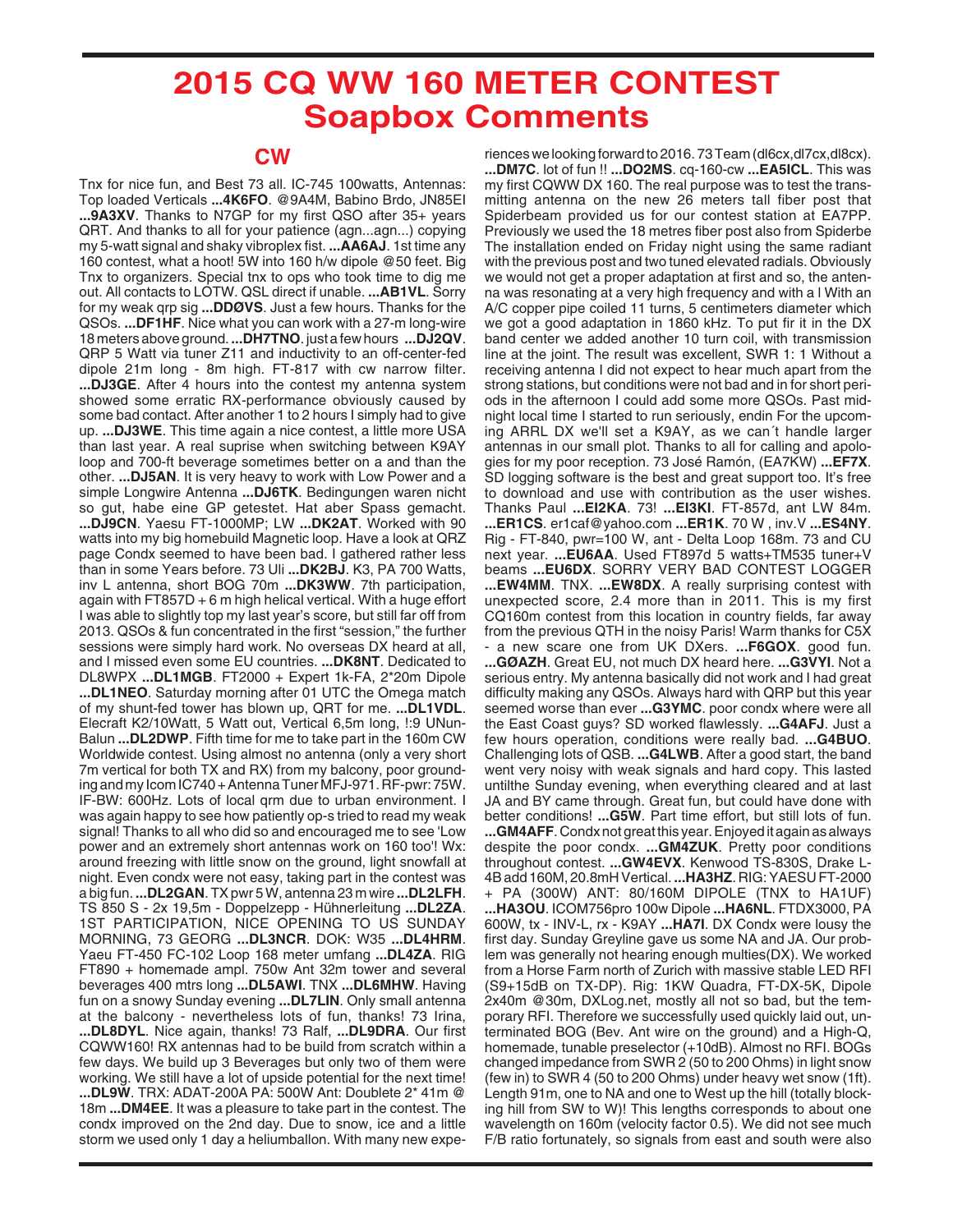good. Our good Contest QTH about 100m higher on a plateau @550m a.s.l., in the woodswww.qrz.com/db/hb2t <http://www. qrz.com/db/hb2t>, could not be activated due to weather condx. Signals on the NA BOG were typically about 5 S-units under the TX Dipole.The decoupling Tx-DP to BOGs was about 60 to 70 dB, very good. The team had lots of fun and good spirit, enjoying Chris's (HB9ELV)cosy Shack. Thanks so much to all for the QSOs. **...HB2T**. Power: 30 Watt output Antenna 17 m wire and matchbox. **...HB9AYZ**. Due to other obligations I could only spend the first night at the station. Propagation to NA was rather dissapointing with 1 QSO only: thanks K3ZM! **...HB9DDO**. Having had some concerns about our dipole under heavy snow, we decided that the best way to try it out was to do a few QSOs; we ended up with about 200 Q's, EU signals were strong. **...HB9EP**. First ever contest from . Great experience and good fun. Thanks to all that contacted us and we hope to cu again. CHECK LOG ONLY ! 73 **...HVØA**. A pity the heavy snow fall broken my Inv-L, so I needed saturday to repair it. A lot of fun anyway. Bob. **...I2WIJ**. invio questo log per un solo collegamento con IT9RDG partecipante al contest. G.L. **...IF9ZWA**. STATION IR4X I was on air few hours just for fun and check the efficiency of our beverages. Seem to working very well despite various compromises in the installation due limited space and ground conformation. Bev # 1 :190m NW Bev # 2: 160m NE Bev # 3: 210m SW 73 Stan. **...IK4ZGO**. It was the first CQWW160 since my elmer, Pietro IT9ZGY, very expert lover of 160, passed away. I run the contest from our contest site, feeling him happy to be on air on "his" band, from "his" station, exchanging the reports with "his" band's friends. **...IT9BLB**. VERY LITTLE WORK CON-DITION ONLY MORGAIN 160/80 AND RTX YAESU FT 2000. GL AND 73 DE **...IT9RDG**. Wonderful test 160 meter open New states operate with low power Running 100 max 120 Watt with YAESU FT 1000 D Antenna TX 2 Inverter L E-W RX Minibeverage after 1,000 feet length E-W **...IV3BCA**. Pse use as a Control Log **...IZ4MJP**. FB 160M CONTEST **...JAØGCI**. I enjoyed the contest. **...JA1IXY**. IC-7600 , 2EL Cubical Quad...20m,15m,10m, Sloper...160m Honsyu Is. (IOTA:AS-007) JAPAN. **...JA2HYD**. I enjoyed the contest. **...JA2QXP**. I enjoyed the contest. **...JA3VOV**. I enjoyed the contest. ICOM IC780 1000Watts+4SQR ICOM IC780 1000Watts+4SQR. **...JA4CUU**. Power: 5W Rig:IC7000M\_5W,LongWire\_10mH. **...JA4GNK**. Thank you nice the contest. Thank you nice the QSO. **...JA4OPW**. I enjoyed the contest. **...JA5BZL**. I enjoyed the contest. **...JA5CBU**. I enjoyed the contest. **...JA7ACM**. E-MAIL: je1bmj@jarl.com **...JE1BMJ**. I participated to a single-op lowpower. I was using my antenna only 4m length Micro Vert antenna on my condominium's balcony and using K2 bearfoot! The condition was poor, But QRM decreased compared with last year this year. But the condition JA between U.S.A. was very good in U.S.A. sunrise time in the 2nd nigth. The condition between JA and UE was very poor in this year. K2 tranceiver is the better than K3 when the QRM is not heay condition. Because the set noise was very silent. 160cw@kkn.net **...JE1SPY**. Time to say 73 to my 18m spiderbeam pole for 160m vertical. I will be back with 26m spiderbeam pole next year! **...JH3PRR**. Great Contest. Rest; 22:00-08:00 21:00-08:00 Total 21h **...JH4UYB**. TS-590S\_@50W Verchical 2mH . . .JH9DRL/9. I enjoyed the contest. **...JI1ANI**. Rig: FT-2000 Output 100W Ant: Micro Vert **...JL1QDO**. I enjoyed the contest. **...JL4DJM**. Power is 50W. **...JN1BBO**. The actual maximum power output used is 5 watts. **...JN3DMJ**. I had an enjoyable time. My friends who have a good ear. Many thanks. **...JN3VQM**. I enjoyed the contest. **...JR2PMT**. I enjoyed the contest. **...JR2UBS**. I enjoyed the contest. **...JR4VEV**. 100W to a G5RV at 30' plus a lot of city noise made this a tough go. **...K2DH**. Some good ears out there. Band sounded good. **...K2XR**. "QRN from rare winter thunderstorms destroyed band conditions for the first twelve hours of the contest." **...K3TW**. Some times in the log are up to ten minutes off due to RFI with the logging laptop. **...K3ZO**. Enjoyed the contest! **...K4EOR**. This is always a fun contest. It is also a real eyeopener for antenna inadequacies! Being too weak to be copied in Europe on several occasions when I could hear them very well, is a clear sign that TX antenna work is needed. However, my beverages worked almost too well. I know I missed Qs from the west and south when I was on the NE beverage listening to the Europeans...who couldn't hear me. Many times I confused what I thought was a weak European with a blockbuster in TX or AZ that came blasting in when I switched to the right beverage. I guess I need a low-noise omnidirectional listening antenna to add to the mix. It sure would have come in handy Saturday night! QSB played a big role during the Sunday morning European sunrise and then later between US east and west coasts. It was very interesting to see conditions shifting during the contest, and I think it is safe to say that they were generally not very good. Stations like KV4FZ and PJ2T that usually have booming sigs seemed to be down a bit this year...strong, but not as strong as in past years. I saw evidence of this still being the gentleman's band and also evidence of the opposite. I really appreciated those guys who waited until the DX finally got my call right before jumping in. On the other hand, I didn't appreciate the over-eager guy who wouldn't let me complete my QSO. Oh well, it's only points (10 and a mult at that...). 8\*) I made the typical novice mistake of staying in pileups too long when the band wasn't favoring me. I got most of th em later on when the band shifted. It's hard to remember, in the heat of a contest, that patience is occasionally a virtue. Most fun? It's all fun!! Picking out the QRP stations from all the noise and QSB and giving them points and a new state is always a blast. I enjoyed working other PVRC members and especially other members of the Southwest Virginia PVRC Wednesday morning breakfast club. Most frustrating? Operating unassisted and not knowing when AK was on. Missed Alaska and South Dakota. You sure miss those spotting aids when they aren't there! Most humbling? Operating twice as long as my buddy Geo, N4UA, for half his score! Love this contest. Can't wait until next year! **...K4XL**. Eric\_Rust@baylor.edu **...K5LH**. Static crashes and line noise prevented my hearing some callers, especially from Europe and at times from Japan. My apologies. **...K5RX**. Conditions the first night were terrible. Only 2 Europeans worked. Saturday night was amazing with 175 Europeans worked in only a few hours. **...K5ZD**. Rough with 100W to a 40m Dipole and 40m Delta loop, but still fun. **...K6CSL**. Worked 201 EU Sunday from 0500Z to 0745Z! **...K6ND**. This contest is a bit less fun these days with all of the QRN at my QTH. But when the conditions are good its OK. Friday night was better than Saturday night for me. I haven't heard or worked Eu in a while so I was very pleased when IT9BLB responded to my CQ. Seemed to run out of new stations to work Saturday evening and Sunday morning. 73, Dana **...K6NR**. Not too bad for the time I had to operate and a 23' tall antenna with 5 Watts. **...K7DD**. conditions were excellent on the 23rd. Sudden deep fades were observed on the 24th. Some JA's were heard working US stations in the early morning of the 25th **...K7OVG**. Good band conditions here this year. Low noise and mny signals heard. Had fun. Tried snake on ground receive antennas and they worked very well. Snake receive antennas worked better than expected. **...K7QBO**. Many thanks to K1PT for the use of his station. **...K7RAT**. Got in 12 hours, conditions good most of the time. Only one beverage (E/W) working but lots better than Inv L. Thanks for working with me. 73, Will. **...K9FO**. Low power this year. Amp needs repair! **...K9WWT**. Difficult contest, had to miss much of the best DX times but still had a lot of fun. Definitely a fun time! **...KA1J**. Where was NE, ME & DC? Conditions pretty good here this weekend. **...KA6BIM**. USING TS-590 AT 100W AND SKYLOOP AT 50 FT... TOO MUCH F U N ! SORRY I COULDN'T GIVE ANY NE OR NV STATIONS A KY CONTACT. HEARD THEM BUT COULDN'T BREAK THE PILEUPS. 73, KEN **...KB7H**. K3 at 5 watts to two T-top verticals working against two 130' long radials laid in the snow. Band seemed long with little QRN here, good conditions. Copied some JA's for example. Thanks for your great copy of my night-light-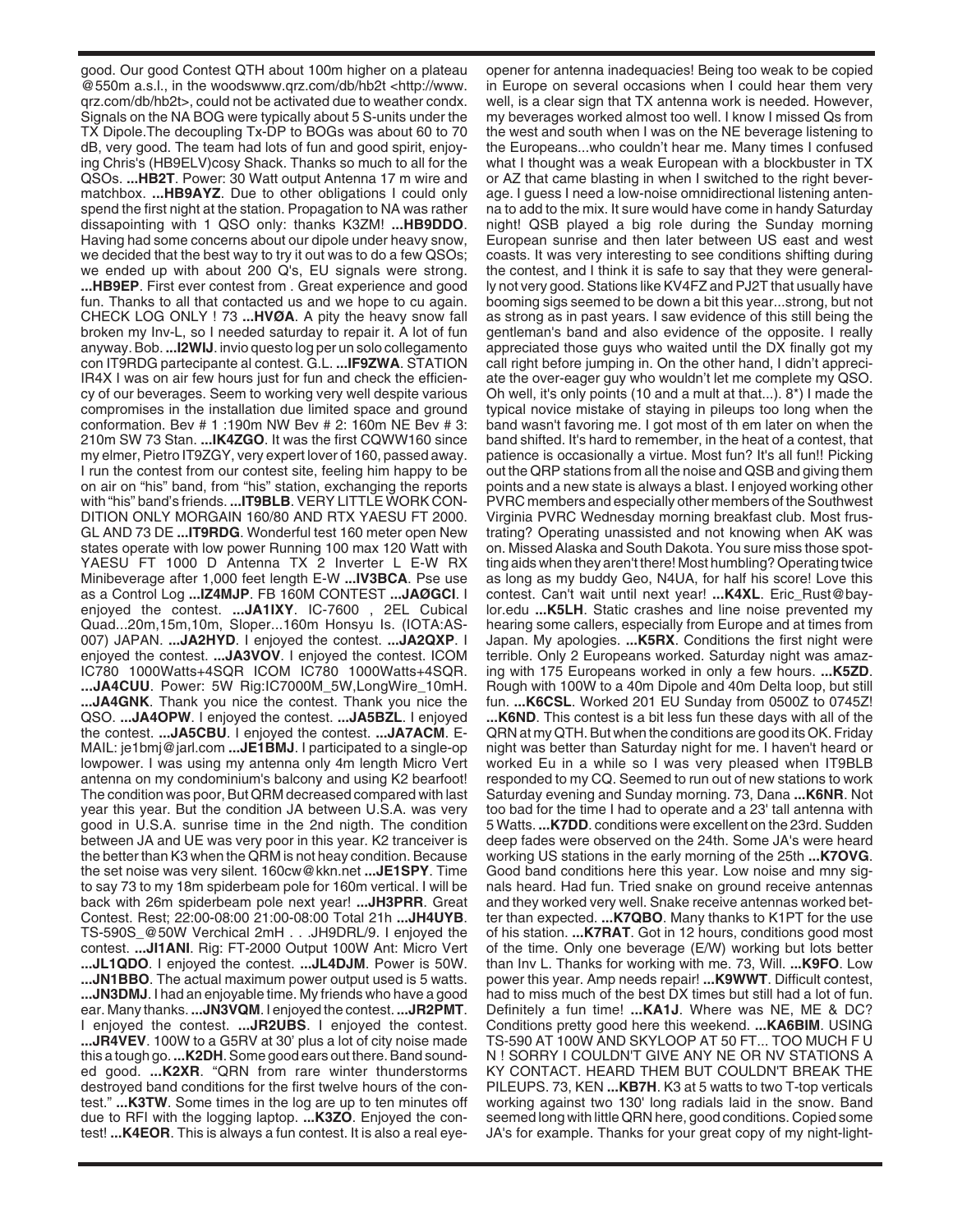sized signal out there **...KEØG**. Still need AK, HI, NV WA no joy but was fun. **...KE8UM**. Thirty minutes, no antenna for Topband and using a straight key to boot. Thanks to the great contest operators who bothered with working me! **...KE9V**. My first time entry. I enjoyed the challenge. Used a homebrew tube transmitter with 2.2 watts output xtal control. Antenna is a trap sloper. Next year I'll have a VFO, 5 watts, and a better antenna. **...KF7WNS**. Remote from my Montana QTH, internet dropped dozens of times so not much to show for all the time spent **...KJ9C**. SOLP assisted. Due to circumstances beyond my control, no antenna for 160m. The tuner in the TS940SAT presented a match between it and the grnd-mtd 6BTV. Only 4 were able to hear me. Hoping for better next time around. **...KM9M**. 5Watts out to end-fed wire at 50' **...KN1H**. Operated a few hours Saturday night, signals were up and down. **...KN4Y**. Band conditions very poor Very few stations heard from USA & Canada Hpe for better condx next year **...LA2AB**. 100w and W8AMZ SLOOPER **...LA5LJA**. CHECKLOG **...LA7THA**. Club points: 50% Bavarian Contest Club Club points: 50% Rhein Ruhr DX Association **...LX7I**. TS-590 set to 5W QRP and 200 m LW **...LY5G**. 300W and low dipole (13m high), RX ant 2-ele phased array with small magnetic loops.First night very bad propagation, heard some more multipliers but they never call CQ. Worked mostly S&P. **...LZ1AQ**. Station: Kenwood TS-940SAT, Homebrew HF PA (2 x RCA 813's tubes in grounded grid), 400W RF output, 50ft Wire Vertical with 30 buried short radials + earth stakes. This was the first time I was QRV in this contest with the sole purpose of improving my CW operating speed. My QTH has a small garden a suburban area so my antenna and ground system was compromised but it worked well enough. Operated 30 hours in total in 3 x sessions, first two sessions where overnight until I fell asleep at the key in the morning, and the session was the last 7 hours. Was not able to fight my body clock to operate through sunrise on the second session. The antenna matching network was a lash-up to just get QRV in time for the contest and was held together with croc - clip jumper cables. Sadly no seperate Rx antennas where possible. Homebrew PA worked magnificently with no breakdowns. Running cool and docile throughout. Conditions could have been better. Heard VA3??,VE3EJ, W1UE, N0RT, W1XX? and AA1K but most NA signals at or near my local noise level except W1UE. Enjoyed the contest and will hopefully be back in 2016 with better preperation, an improved setup and hopefully a better score. --------info sent------- -------info rcvd-------- **...MØBTZ**. lot of participation Enjoyed using SD as logging software. **...NØMH**. 1ST CQ 160M CONTEST. **...N1NN**. Thanks to Dave, K1TTT, for the use of his fine station! **...N2KW**. Thanks to all who worked my small signal. 73's **...N3JNX**. THANKS TO CQ FOR SPONSORING THE GREATEST OF THEM ALL...LOTS OF ACTIVITY...STORMS MADE IT AN ADVENTURE ON FRIDAY NIGHT..SATURDAY NIGHT WAS GREAT...THANKS TO ALL WHO MADE IT INTO THE LOG. **...N4PN**. Tried QRP (5 watts) for the first time this year. It's amazing how well some of the other stations can "hear." There were times when I could easily work just about anyone who was coming in reasonably well, while at other times I'd call very strong stations over and over again and never get through. I found that to be "interestingly odd." **...N4VA**. Very little time to operate but enjoyable **...N5CW**. Hello: Had an opportunity, between kids sports and dance recitals, to work this contest in bursts. Got extremely lucky, on my second morning, and worked Vange (BA7IO) at my greyline right at the peak. Thank you terminator! And thanks to all for the Qs and your patience! 73 de Jim Colletto /A25TQ. **...N6TQ**. Very busy weekend. Too many contests and chours to do around the house that have been let go, because of the contest season! 160 seemed in good shape from this little pistols perspective. Worked a few DX, and heard some EU. It is a rare occasion when my station in the black hole with short antenna can even hear EU! 100 watts and 67' reduced half sloper won't make it passed the big guns though. Had a good time. 756 PROIII 100 watts to a W8AMZ reduced 67' half

sloper at 35' **...N9TF**. missed NV (my own state!) also SD, NE, and ME. Just did not hear them... next time! **...NF7R**. GOT LOOP ANTENNA UP JUST IN TIME AFTER TWO HURRICANES. **...NH6AH**. This contest should have a low power assisted category. **...NM5M**. Lots of QRN Friday evening, but I could hear some DX in there, and tried hard to work them, including HVØA for a new one on 160M. Saturday evening condx were much improved - low QRN, and lots of DX stations! Why were so few people hearing them? I made it a point to ONLY work DX stations on Saturday, and found many all by themselves, calling CQ with no takers. **...NN4X**. Conditions seemed very favorable to me. I worked more sections than in previous attempts. My first 160 meter contest with the TS-590S and I loved it. **...NT9M**. pwr=100W. **...OE2LCM**. just a few hours from the home QTH **...OE2S**. Rig was half wave Wire-Dipole with Ladder-Line, 200 Watts PA, Elecraft KX3, nanokeyer and n1mm+. QTH was historical medium wave transmitter hall at SENDER DOBL. All of us CW beginners, making a practical contest training on n1mm+ within this contest. We learned a lot and also had a lot of fun! Special thanks to all of our supporters, at first OE6THH Hubert from Sender Dobl. **...OE6XAD**. Rig FT1000MP, 100W, 15m loaded vertical ...**OE8TED**. Elecraft K2-5W, ant LW 42m<br>...**OK1FKD**. TRX-TS850SAT, ANT-G5RV. ...**OK1FMX**. **...OK1FKD**. TRX-TS850SAT, ANT-G5RV. **...OK1FMX**. Kenwood TS570d 100W Ant Zeppelin 2x38m Vertical 21m **...OK1HFP**. AGE 63 RIG(s): 50W; ANTENNA(s). **...OK1IBP**. FT1000MP MK5F INV.L. **...OK1JOK**. THANKS FOR THE NICE CONTEST TRX TS430-80W ANT-G5RV **...OK1KZ**. RIG: YAESU FT840 ANT: 2x17,5m Zepp. **...OK1MNV**. FT950 100W, LW 27m, vert. AV-640 **...OK1UKV**. CQ WW 160M contest 2015- 01-23 22:00 UTC - 2015-01-25 22:00 UTC Transceiver TS590S ( Power 100W ) Antenna FD6. **...OK2BHL**. TS440,, ant. LW30m. **...OK2BME**. Rig[s] IC-756PROIII-100W, Antena[s] Dipol 2x40m. **...OK2MBP**. CQ WW 160M contest 2015-01-23 22:00 UTC - 2015-01-25 22:00 UTC Transceiver TS2000 ( Power 100W ) Antenna FD6. **...OK2RDI**. TS590S +PA400W, vertical 20m, RX LOOP. **...OK5ET**. RIG(s): IC 756; ANTENNA(s): delta loop, GP **...OK6N**. TS850, LW **...OM2DT**. RIG: FTDX-3000 (100 watts), ANT: Inverted L **...OM5XX**. RIG(s): FT 2000; ANTENNA(s). **...OM6AL**. Transceiver YAESU FT-897 (Power 100 Watts) Antenna HORIZONTAL DELTA LOOP. **...OM7OM**. HENZE-LY.L@GMAIL.COM. **...OM8LM**. IC756Pro2, ACOM1000 Loaded dipole at 18m up. **...ON6NL**. Rig: Elecraft K3 - 100W Ant: 20mtr wire as Inverted-L up 12mtr. **...OU2I**. did not use all my effort and time in this test,- for the first time only used a inverted L for 80m band, with big losses. felt like I was not heard outside EU at all.. next time I have to use my 160m antennas and PA. CNDX seemed to be good. **...OU2V**. Elecraft K3 100W, Inv L **...OZ3SM**. Still too many stations with heavy CLICK. I hope the contest committee will take action. Conditions were very bad, the worst for many years. **...OZ7YY**. Rig: Elecraft K3 - 100W Ant: 20mtr wire as Inverted-L up 12mtr **...OZ9ØIARU**. RIG: ELE-CRAFT K3 OUTPUT 5 WATTS. ANTENNA: END FED WIRE, 80 METERS LONG. **...PAØRBO**. Two weeks before this contest I was faced with a big disappointment. Apparently there had been some miscommunication/confusion with the land owner where the Beverages resided. In this time frame it became clear he rented his land to a farmer for sheep to graze. In practice this meant the NW/SE, W/E and NE/SW Beverages had to be removed and serious thinking was necessary to create 'plan B.' Together with Richard PA7FA we managed to move the JA-Bev and maintain its direction. However, the US-Bev faced another fate. With a lot of squeezing this Bev ran ca. 1m parallel to a large metal green house and pointed towards 335-degrees, which is Greenland and Canada from an European perspective. There was no space anymore to put up a W/E-Beverage. In an attempt to compensate this suboptimal RX-setup within the boundary conditions, I recalculated K9AY-loops, optimised them for 1.83 MHz and roughly pointed them towards E/W and N/S. Although the optimised loops performed flabbergastingly well and showed very deep notches, these kind of loops unfortunately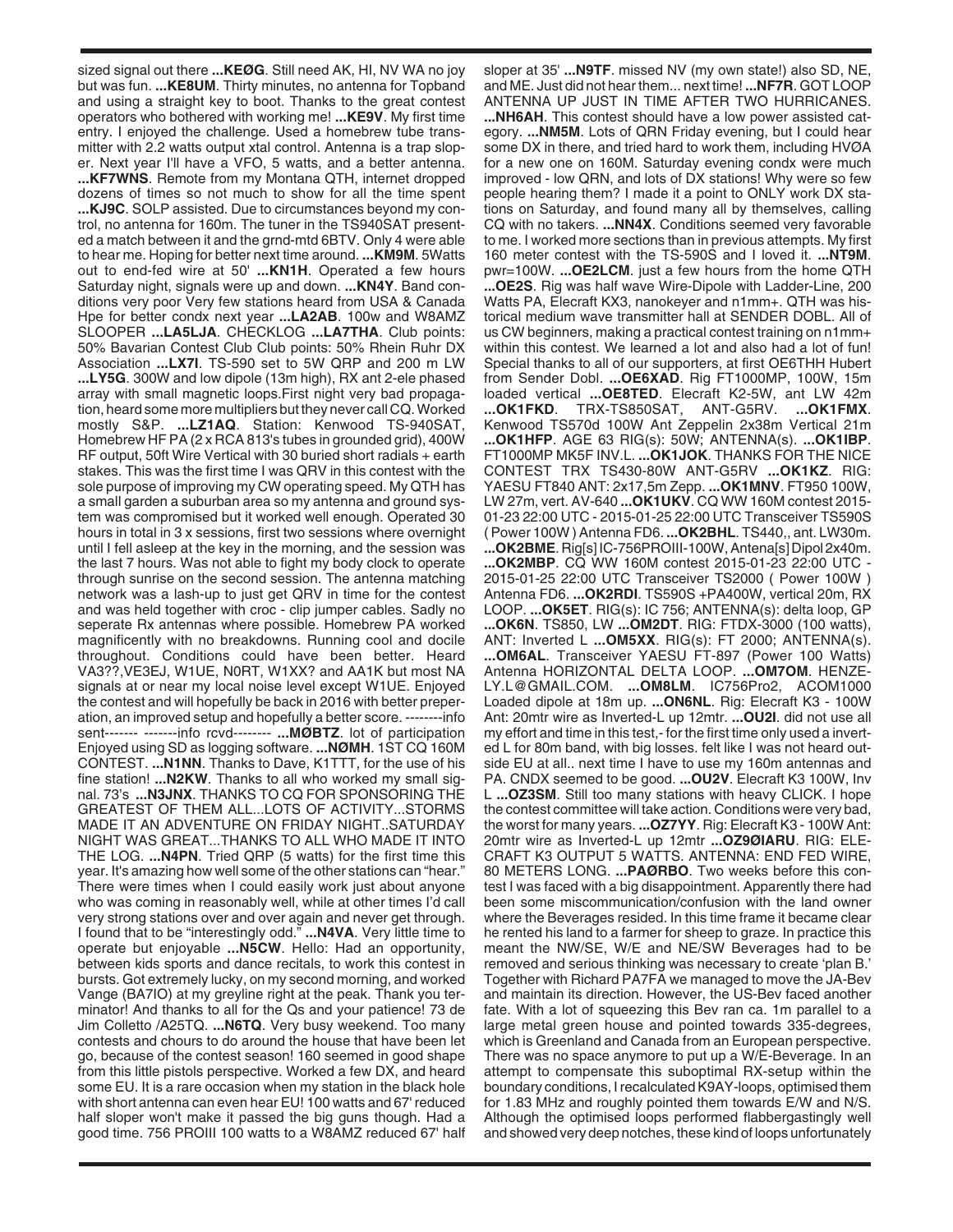can't compensate (the comfort of) Beverages. As the loops were placed ca. 20m from the TX-vertical, the latter had to be detuned during reception. This was the first time I had to detune the shunt fed vertical and it worked really well. Some experiments during the contest revealed that the difference between 'detune' and 'tune' was 'copy' and 'no copy.' With mixed feelings I started the contest and sometimes believed that 'plan B' wasn't working at all. Signals abroad were scarce and extremely weak. It took me a while to believe that the atmospheric conditions had to be very suboptimal during the first stint. The second stint was a little better, but still hard work to copy scarce signals abroad. Fortunately during the last stint some JA's popped up, as well as BA7IO. Not being a 160m-expert I think that propagation during this contest must have been the worse in years. Nevertheless, it was fun to participate and my unlucky Beverage fate yielded some improvements and new ideas. Last, but not least, thanks to Richard PA7FA and Marion for their friendship and hospitality! 73, Remco. **...PA3FYM**. Condx both nights poor, only 60 US/VE in log (last year 200). Tried new active antenna rx 4 square, worked FB. See you next year...73's pc5m contest team **...PC5M**. Jeff, K8ND, and Jim, W8WTS, operated the Signal Point station of The Caribbean Contesting Consortium multi-op. This was our sixth multi-op in CQWW 160 CW from. Top band is a fickle friend, and felt her wrath in this contest. We ended the test with the lowest CQWW 160 CW score ever recorded from . We appreciated everyone's patience with the seemingly never-ending fills and unanswered calls. After three years of finishing first worldwide in its category (Single-Op, Single-Op Assisted, and Multi-Op), this year we are #2 claimed score in Multi-Op, clustered with at least three European stations with claimed scores all over 1 million points! All are possible winners following log checking! **...PJ2T**. Sorry for the short time of participation. Was busy in the REF contest at the same time. **...PS2T**. 73! **...R1TEU**. r2ea@mail.ru **...R2EA**. r3eam@mail.ru **...R3EAM**. TNX **...R3QN**. r4fa@mail.ru **...R4FA**. TS-590S 90 W ANT G5RV **...R7KO**. FT-817ND 5W **...RA3DJA**. 73! **...RA3EA**. YAEAU RT-840 **...RA3V**. 73! **...RA3XCZ**. FTDX-3000 **...RA5B**. 16 **...RA7KW**. 5 watt, ant GP on 40m! Hi-hi! **...RA9C**. YAESU FT-1000MP MARK-V FIELD LONG WIRE **...RC3C**. TU 73! **...RG5A**. TS-850S, LW 55m. **...RK6ATQ**. tnx. **...RN1CW**. PWR 50W ANT lw-23metrs(10m.UP), My best 73!de Igor. **...RN2FQ**. TNX 73 **...RN7A**. TNX! 73! **...RV9CQ**. RIG(s): K3; ANTENNA(s): GP **...RV9CX**. Icom 7800 power 5 watts, Ant LW 40m. **...RW3AI**. Not bad **...RW9WT**. IC 746, LW. **...RX3VF**. TS-850S, LW 55m. **...RX6AOB**. No antenna for west, slopper to east. **...S51DX**. Nice working with160m Lazy Loop, 6m high. 73! CU Puby. **...S53AR**. General DX Log. **...S57AW**. FT2K, INV V@20mAGL, LQ160@6- 10mAGL. **...S57C**. S57DX AT S51V GREAT LOCATION AND ANTENNAS. ENJOYABLE! **...S57DX**. FT-847 Ant. INV.L.52m and 60 radial abt 40m. **...S59D**. CHECKLOG. **...SM4OTI**. Working with half sloper and 100W. **...SM5ENX**. RIG: TS480SAT 70W + MFJ989C + VERTICAL 8MH. **...SN5O**. trx FT950 ant dipole. **...SO9ØIARU**. 73 GL **...SP3CMX**. IC-765+SB-220M, ANT:GP160/80M, K9AY, 3xBEV **...SP3GTS**. Rig: IC751 PWR 50W, Ant. Dipole Plik utworzony programem "Cabrillo Generator v.2.1.9" - (c) SP7DQR **...SP4GHL**. E-MAIL: fnaand@poczta. onet.pl **...SP8FNA**. Plik utworzony programem "Cabrillo Generator v.2.1.9" - (c) SP7DQR **...SQ5OVL**. 73 **...SQ9IVD**. On 27 Jan were election for the Parliament, the Crisis is Here, no time, no job, the amplifier sold & the PC crashed! Just a participation for the international frienship via ham radio! 73 & HNY de **...SV1GRD**. ft-847 TRX - T1000 linear 13m center load coil vertical ant. **...TA2AD**. 73 **...TC3P**. checklog **...TF3SG**. RIG: IC-735 POWER 5W; ANTENNAS: INVERTED VEE. **...UAØSBQ**. TS-590 DELTA **...UA1ZFG**. TNX **...UA3QGT**. TNX 73 **...UA4FCO**. 73! **...UA4HIP**. icom IC-7000, 100 w **...UA4UAR**. 73! **...UA4YA**. TNX 73 **...UA6CC**. ua6jfg@yahoo.com **...UA6JFG**. 73! **...UA9MW**. ub3eyl@mail.ru **...UB3EYL**. 73! **...UF3D**. RIG(s): TS-450; ANTENNA(s): Inv. Vee **...UN7LAN**. 73! **...UN8PT**. 73! **...UR4IZ**. RADIO: KENWOOD TS-570 D, 100

W ANTENNA: DIPOLE **...UR5ZTH**. FT-990 **...USØTA**. Radio: TS-950 (50 Watts), ANT - GP, INV.VEE, DIPOLE **...UT4WA**. TNX 73! **...UT5CB**. 73! **...UT6IS**. ut7lw@mail.ru **...UT7LW**. FT-757GX **...UT8IK**. Flex-3000 100W Ant OCF Dipole. **...UW1U**. TS-590S 100 Watts Vertical, dipoles 14m UP **...UW1WU**. FT-897D Inverted Vee **...UW7M**. ux0uw@ukr.net **...UXØUW**. Bucha, P.O. Box 1011, Kievskaya obl., 08292, UKRAINA **...UX7U**. 73! **...UY5VA**. KX3, 5w, wire **...VA3RKM**. Friday night, already late for the contest, I asked myself this question: "Why would I take part in 160 contest with no receiving antenna and totally non-resonant vertical?" After 23.7 seconds of trying to convince myself that I'm actually searching for an answer, I came up with "Of the 500 things I randomly think about, my expected result in any given contest is #499 just ahead of how much wiper fluid I got left." With a battle cry "Life is tough ... Get a helmet!" I switched on the radio and enjoyed the experience - a proof that I don't suffer from insanity, I relish every minute of it. **...VE3BR**. Great contest, good conditions. I regret, that had only time for 10 hrs. **...VE3NZ**. CHECKLOG! CHECKLOG! **...VE3OI**. good fun again with saturday evening eu quite good, found many called off frequency with 200Hz filter quite hard need to check **...VE3PN**. First evening was tough, with plenty of summer static and so only a few signals from USA and JA in the log. My first morning was better, with good signals to Europe, Asia and less static. My second evening also had much less static and so was better to USA, but poor propagation and so only a hand full of qso's. My second morning was a fizzer, although with much less static, it also had only moderate propagation to Europe and only a few good Russian signals (RK4FD, RM4L) who I had already qso'd before, so no qso's were had during this time. Nothing heard at all from Central or South America, or most of Europe, such as G, DL, F or Italy, etc. Only a few VK's were active and no (zero) activity from ZL or most of the Pacific area, but compared to some years, it was a good contest and a good time was had. Thanks to all for qso's and trying to call me. 73's till next year. **...VK3IO**. Some good openings to JA and EU. Did not hear a thing from the USA. Weird. **...VK3TZ**. Band was very noisy first night and cleared up only half way during the second night. It was great to hear so many stations from all over the world. 160m IS. **...VK6DXI**. 284 \* 51 in 2:21 **...WØBH**. Came to the contest poorly prepared, and it showed. Fought amplifier issues throughout the contest. Band was VERY quiet this year. Unfortunately propagation to EU was marginal on Saturday night and nearly non-existent Friday. Better luck next **...WØODS**. Wilderness Sierra @ 4w. Top-loaded 40ft vertical w. 28 short radials oriented N/NW. First nite noisy, 2nd nite quiet. Propagation focused close in w. no east coast or southeast. Openings to areas sequential. Only PJ2T and ZF2DX heard, not worked. **...WØRSP**. One wire antenna, 70ft (21m) long and 30ft (9m) high, for transmitting and receiving. **...W1HIS**. Remote from Japan. **...W1NN**. OK, I'll admit it, I'm not a CW contester. Not yet anyway? But I'm pretty happy with my results in the CQ 160 CW contest. Was only able to do 1 night (and a small amount this morning early cuz I couldn't sleep). Again everything worked well, especially the 160 antenna. Best 160 antenna I've ever used. Wish I had a 4-square? I was low power, unassisted, single op. Began Saturday evening about 21:50 and worked a total of about 6 hours with a lot of off time strewn about. Not a totally honey-do free evening. But in the time I worked 185 contacts, 43 states / provinces and 3 countries. Not a ton of noise and pretty good conditions. Total score 20,148. I vow to do more CW contests and get better at them. In fact If I can get some time I?m going to take that CWOps CW Academy course that Pete, W1RM told me about. I?ve been trying to get good at CW since 1975 so maybe it?s time for some help! **...W1TJL**. K3 x 3, OM2000, Win-Test TX Ant: Vertical Beam x 2 @ 240 feet RX Ant: Beverages NE, E, S, SW, W NW, N, Hi-Z 4, Low Dipole Congrats to the K1LZ team for another great competition. We're already looking forward to the re-match next January. **...W2GD**. log to give credits ... only entered contest to test new 160m anten-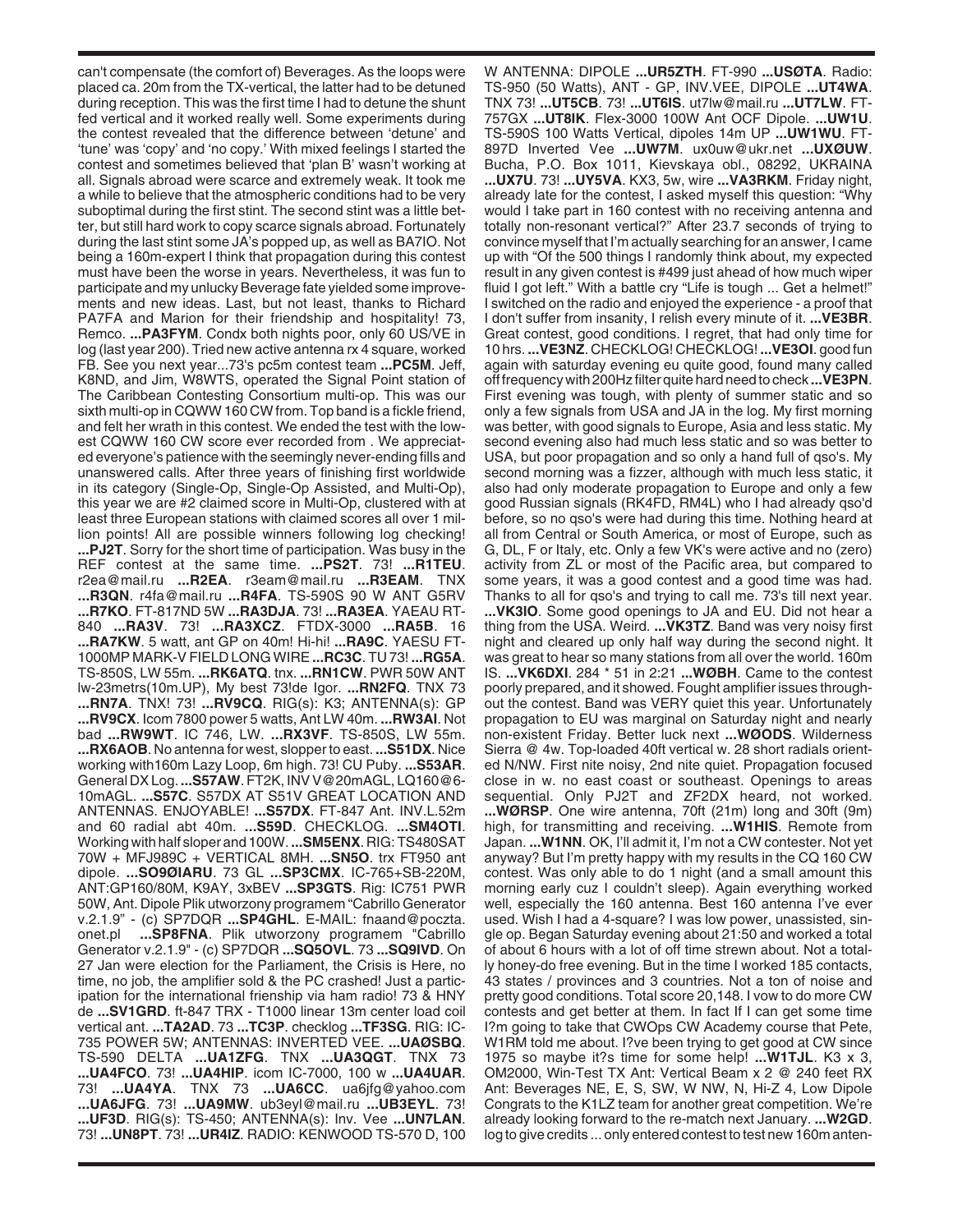na. **...W2UF**. Used JL logger in Ubuntu 14.04 linux. It worked very well! **...W4MEL**. Of all the bands in all the Spectrum, 160 should not have been the choice for my first real CW contest effort. Usually I just cherry-pick needed entities or hand out some macro-enabled Q's, but after S&P'ing my way through everyone I could hear Just a couple weeks ago I had a local group (and Tom) help put up the new N6BT 160m vertical. It was a monster and took 5 people to get it up. 3.5 inch tube for the bottom 20' it's built like a brick outhouse. Combined with diversity receive w 160 is my outlier for 9 band DXCC and I have been trying hard since I got the antenna. Best DX this weekend was EA8 and CS2F. Got the XW, HL, and a slew of JA's (which were very welcome points.) Thanks again for everyone's patience and I hope to come back next time a litle better prepared. **...W7IV**. GOOD CONTEST AS EXPECTED. **...W8MET**. E-MAIL: bhbrazelton@gmail.com. **...W8MHW**. I threw up an inverted L in the trees at the new QTH and was able to do a part time effort while getting ready for and going caving. Had fun for the time I spent! **...WA5POK**. Greetings! I am just 10 days post op from prostate cancer. I still got on the air and had a blast even with my 32 contacts. The top band is a new challenge for me in a city lot. Stay healthy! 73! **...WA7SHP**. Using a dipole on a fence. Heard lots of stations, not too many could hear me. **...WB6ETY**. I love this contest. It is like no other. You only have to stay up all night and can sleep and do honeydo projects during the day. My 43' vertical antenna on 160m generally stinks although it is much improved since I put that matching network at the base. At least the antenna tuner can tune it now even though it is very narrow and needs to be retuned every few KHz. Propigation is always funny. Signals will be loud one minute and fade away the next only to return to Q5 copy later. The conditions this year seemed to be better on the first night and lacking on the second. This may just be my imagination though. My effort was just a casual S&P. It seems that most of the regulars were there. Funny thing after you run up and down the band a couple times you have to be really careful about working dupes. The key is to listen and make sure of who you are about to call. I always feel red-faced when they come back with QSOB4 because I didn't hear their call right. Fortunately it never happend this year. Looking forward to the day when I have a 4-square on 160. In my dreams perhaps. **...WO7V**. CHECK LOG !!!! **...YL2BJ**. RIG: IC7600 ANT: Vertical BB-10. **...YO3GNF**. Wonder to make so many QSOs with 50W into 30m LW from my window at 6th floor down into a tree! Thank you to all who copy me. **...YO3JW**. SD CONTEST PROGRAM WORK GOOD! TNX EI5DI! GRET-INGS TO THE ORGANIZERS AND PARTICIPANTS! GL IN 2016! **...YO4BXX**. RIG: KENWOOD TS-450SAT 100 W ; ANT: Multiband Dipole FD4. **...YO4SI**. Great, hard and fine contest.The propagation good bath my age not good....hi. My cond. FT990. PA: old russian R118 abt.400w. RX ant: inv.L RX syst.EWE. Soft UcxL. Tnx for all QSO guys. **...YO5AJR**. TS 930S 100 w ANT: LW 160 M **...YO5DAS**. I enjoyed using SD. Mni tks EI5DI **...YO7AWZ**. FTdx 3000D, 100 watts RF, Inverted L. **...YO7CKQ**. YAESU FT 847, GP, 8 x beverage. **...YT4A**. Really fantastic propagation in several occasions. I was so sorry that I have not time to work more seriously. I was surprised when JA3YBK receive my weak signal! **...YU1LM/QRP**.

## **SSB**

My times on 28th are not accurate due to logger problems. **...AC8SA**. 100w from a Kenwood ts-480 to a 160m loop wire antenna. I had a great time. Thanks. **...AJ4ZU**. xe2cq qth=06? bj. **...AKØMR**. New Inverted L put up - hears great - amp broke so low power - had a blast! **...AK6R**. Vamos ver se a minha garganta aguenta. **...CT1HIX**. Elecraft K3, P3 & KPA500. **...DD5FZ**. FT-1000 MP Mark V ca ,max 190 W to HF9V or Kelemen DP 160m Monoband. **...DG1EA**. IC-7800, ACOM2000A, 160m Monoband inverted V Dipol @18m AGL, NO RX Antenna. **...DJ1AA**. Bad Condx, only 7 USA in log but HK1T and ZF2AM. Thanks to AA1K for calling me with so good signal. **...DJ5AN**. 100 Watts and sometimes a look to cluster resultes in HIGH

POWER! **...DJ9MH**. Yaesu FT-1000mp; 100W, LW. **...DK2AT**. Hi all! Because off difficulties to tune my sharp magnetic-loop to SSB operation (picture at QRZ.com!), I looked only for different DXCCs during two short evening times. By the way: It looked like having bad cndx similar to the CW section of the cotest one month before. 73s Uli. **...DK2BJ**. I logged with SD-Logger, the best logger for me! **...DL2AL**. This contest was a lot of fun with my small T-Antenna and only 75 Watt reaching 20 countries in Europe. **...DL2PM**. Yaesu FT-450 FC-102 Loop 168 Meter Umfang. **...DL4ZA**. 19 QSO DL = 38 ptntest-CQ-WW-SSB-2015.cabrillo.txt 78 QSO EU = 390 pttest-CQ-WW-SSB-2015.cabrillo.txt 28 DXCC = 28 mtpl.test-CQ-WW-SSB-2015.cabrillo.txt Sum 11984 28 mtpl.test-CQ-WW-SSB-2015. cabrillo.txt. **...DL6SRD**. EMAIL: @DARC.DE. **...DL8BF**. My first international contest. I'm 9 years old and since 1.5 years a SWL and 1 year active under the traningscall. 73 de Nele DN3CX/DE1NBK. **...DN3CX**. Portable with full GP ( 20 Radials) TS 440 or IC706only one night, but a great contest:) **...DO1FOX/P**. E-MAIL: ea3aer@ure.es. **...EA3AER**. KEN-WOOD TS-440S DELTA-80 H-23metr DELTA-160 H-23metr. **...EK6SI**. TRX: FT-840, Pwr - 100W ant - Delta Loop 168m. **...EU6AA**. Very poor condx no USA or VE stations worked, only four heard and unable to attract their attention. Very few carribean heard and none worked. **...G4AFJ**. high qrm,sone stations over procesor drive. Using, Flex 3k 1/4W inv L,and mfj 898c tuner no rx ant.oh and 3 RADIALS1/4W.It can be done ant@10mts agl. good fun. **...G8CCL**. Prop to US/Canada/ Caribbean was good early Saturday morning but didn't hear them again. Seemed much busier this year than previous years. Stations spread right up the band using space better. Lots of fun. **...GM9N**. www..ch. **...HB2T**. Great contest, we used only 400 watts, monoband dipole, 18m vertical antenna and beverage. **...HB9LB**. Could hear a lot. My antenna hang a little bit too low for transmit. **...HI3/DL4NAC**. 73. **...HK4CMB**. SET UP: RX/TX KENWOOD TS 570 DG - AMPLIFIER KENWOOD TL 922 - ANT: 2 VERTICAL 1/8 LAMBDA HIGH AND SPACED, 135 DEGREE OUT OF PHASE WITH 100 GROUND RADIALS EACH ONE - LOG SOFTWARE QARTEST BY IK3QAR - GEN-ERATOR HONDA 6 KW. **...IQ3GA/P**. only for control - log. 73 de it9rdg. **...IT9RDG**. YAESU FT 897 - 100 WATTS - HALF SIZE INVERTED V DIPOLE. **...IT9VCE**. first cqww 160 for me i'm very happy see you next year de it9zzo. **...IT9ZZO**. Poor condx - High noise levels. **...KØIDX**. "It's a tremendous challenge to run QRP (5 watts) on 160m SSB. Long live CW!" **...K3TW**. Icom ic-736 and a random wire antenna **...K4YJ**. For starting late due to antenna problem we all had fun! same time,same place next year. **...K5LRW**. Was able to put in just under 10 hours. Conditions seemed below par with only three Europeans worked. However, LU2DKT had a fine signal both times I heard him. **...K5RX**. Not too bad a night this year, not much noise (S7 mostly). Used a FT897D at 100 W, 40 meter loop up 20 feet with ladder line shorted into one side of a 4:1 BALUN and the other side with a 40 foot elevated wire, and a MFJ tuner 1 foot from the BALUN. **...K7RFW**. We had 10 inches of snowfall over the contest weekend. Nice to be indoors! **...K8OZ**. Really enjoyed this contest. Had a lot of fun. Was hoping to work all states but missed LA, NV, UT, NE, AK,and HI. STill for nothing but a 258 foot Carolina Windom at 40 feet I don't feel like I did too bad. **...K8YYY**. Conditions down but enjoyed the contest. **...K9FO**. Operating remotely with K3-0 mini from Sedona AZ to K3 with QRO amp and inverted L in Indiana. Receive 4 square is broken so listening on Inverted L **...K9SG**. You CAN have fun on 160 with a short vertical! **...K9WN**. With no antenna remotely close to 160m, 2 Q's is more than I expected! **...KCØDEB**. An attempt at 160m **...KC1AXJ**. The bands were in bad shape. **...KC2SOU**. Used 240' Inverted V dipole for the contest. Bands got a little noisy Saturday night. Had a great time! **...KD5UVV**. Just a few hours due to a tuner & linear problem: too bad will retry for a better score next year! **...KE8FT**. great fun, even with only a dipole and 100 watts! **...KK4RV**. Station Kenwood TS-